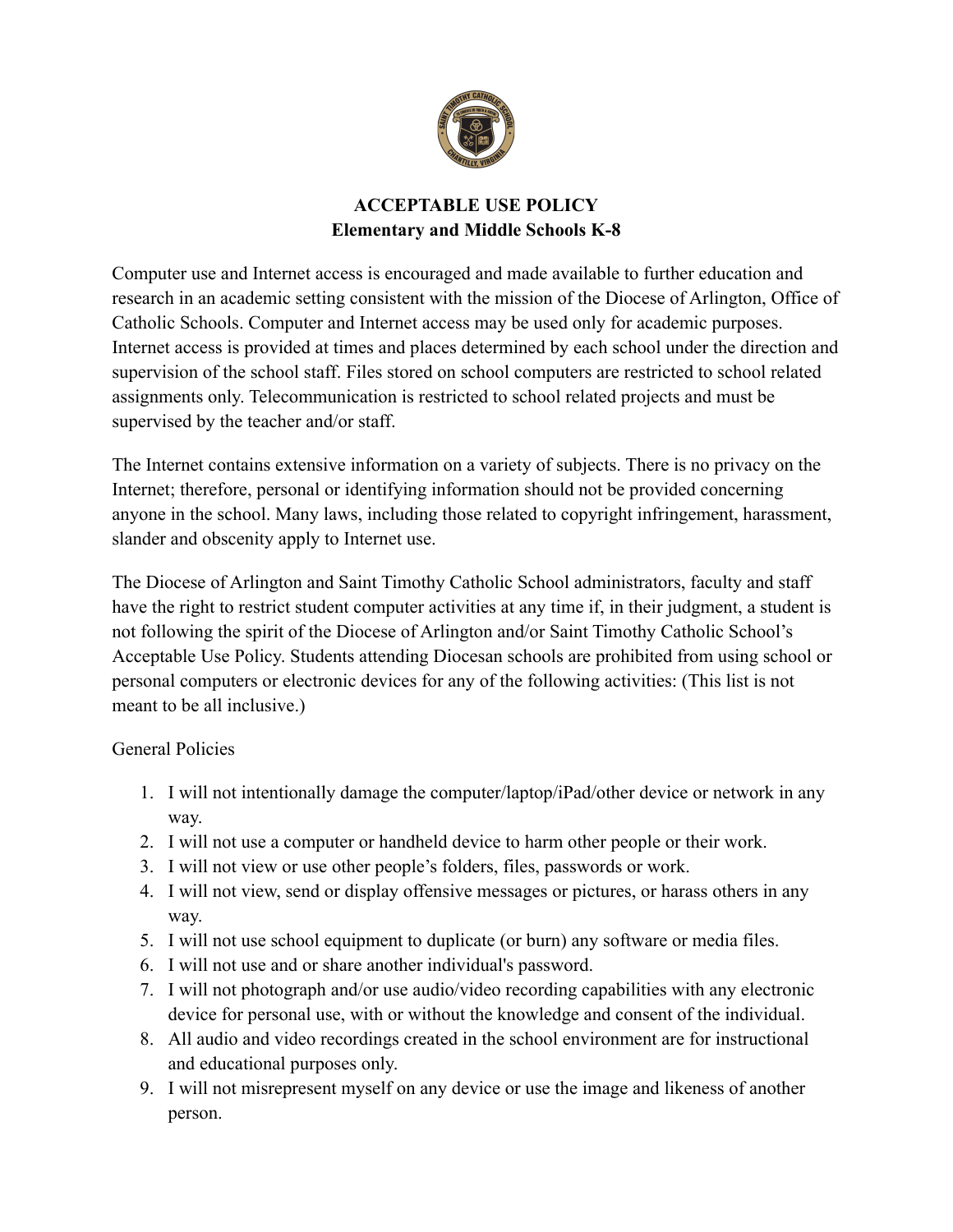Internet Policies

- 1. I will not access my personal email account or any free email services.
- 2. I will not record any personal information, such as name, address, etc., about myself for anyone else on an Internet site.
- 3. I will not view Internet sites that my school or teacher does not allow or thinks are inappropriate.
- 4. I will not access the internet for private or commercial business.
- 5. I will not access, produce, transmit and/or retransmit material especially that which advocates or promotes violence or hatred against individuals or groups, promotes destruction of property or contains inappropriate materials.
- 6. I will not hack or infiltrate the school or outside computer accounts, or networks, or attempt to establish contact into school restricted computer nets or any other unauthorized databases. Users will not access, transmit, and/or retransmit material requiring a password or security authorization without legally possessing such password or authorization.
- 7. I will not commit or attempt to commit any willful act which disrupts the operation of any school, outside computer or network for example, users will not release viruses, worms, spam, email bombs, or other files that cause a disk to fill up, a network to bog down, or a software

application to crash.

- 8. I will not play games, gamble, surf, chat, stream video or music, or participate in similar nonacademic use.
- 9. I will not send, store or intentionally receive email or text messages of any kind nor will I use or include the school's email address in nonschool web pages.
- 10. I will be polite, respectful, and all email communications will not contain obscene, vulgar, degrading or defamatory language.
- 11. I will not use encryption software from any access point within the Diocese of Arlington.
- 12. I will not bring any electronic device from home into school for use without prior approval from the school's administration.
- 13. All computer/network/Internet access will be restricted to school owned equipment unless specified in a student's current SAP.
- 14. I will not enter chat rooms or other social media sites
- 15. I will not modify the school computers by downloading and/or installing software, that will add/delete and/or change the software, setting preferences, properties, or account customization (Including copyrighted software, shareware and freeware).

## Copyright Policies

- 1. I will not violate any local, state, federal or international laws that apply to copyright infringement, computer or Internet use, including but not limited to software licensing, harassment, slander and obscenity.
- 2. I will not represent other people's work as my own (plagiarism).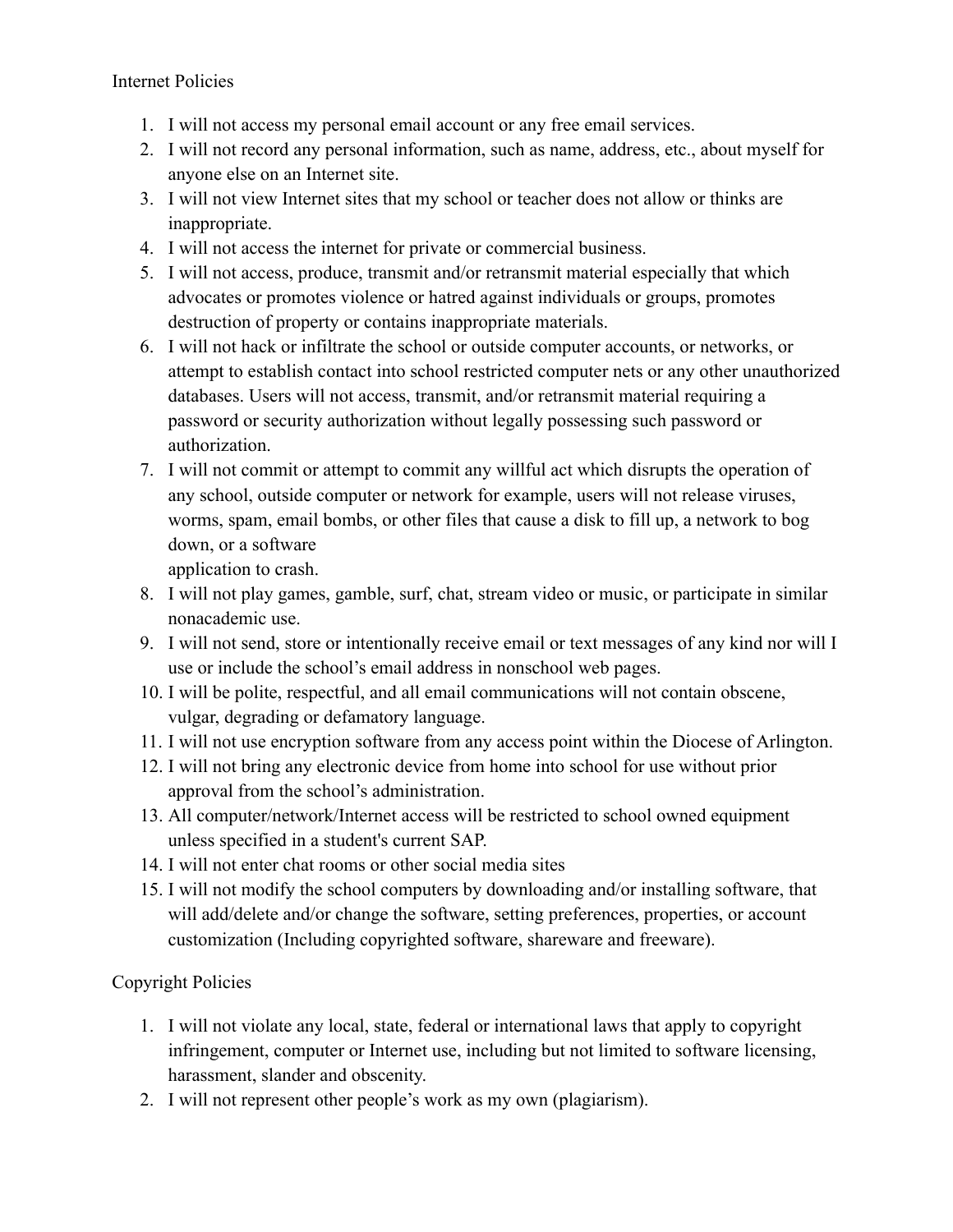- 3. I will tell any adult immediately if I see materials that violate these rules.
- 4. I understand that all electronic files are subject to review by the administration.

#### **Student:**

I understand any violation of the above provisions will result in the loss of my user account and may result in further disciplinary and/or legal action, including but not limited to suspension or expulsion, or referral to legal authorities. I therefore agree to maintain acceptable standards and to report any misuse of the system to the appropriate teacher or administrator.

Misuse or violation of this agreement comes in many forms, but can be viewed as any messages, information or graphics sent or received that include/suggest inappropriate images, unethical or illegal solicitation, racism, sexism, inappropriate language and/or other listings previously described in this user agreement. I agree to report any misuse of the electronic information resources to the appropriate teacher or administrator.

I have read this Acceptable Use Policy and understand that Internet sites are filtered and that Internet use on my school computer may be monitored. I understand that all electronic files are subject to review by the administration.

|                                           | I understand and hereby agree to comply with the above described conditions of acceptable use. |        |  |
|-------------------------------------------|------------------------------------------------------------------------------------------------|--------|--|
| <b><i>Student Name</i></b> (please print) |                                                                                                | Grade: |  |

*Student Signature* \_\_\_\_\_\_\_\_\_\_\_\_\_\_\_\_\_\_\_\_\_\_\_\_\_\_\_\_\_\_\_\_\_\_\_\_\_\_\_

Date: \_\_\_\_\_\_\_\_\_

#### **Parent or Guardian:**

As the parent or guardian of the above-named student, I have read this Acceptable Use

Policy and understand that Internet sites are filtered and that electronic information resources accounts may be monitored. I understand my child may be disciplined for inappropriate or unacceptable use of electronic information resources. I further understand that student use of the electronic information resource system is designed for educational purposes.

**\_\_\_\_\_\_\_\_\_\_\_\_\_\_\_\_\_\_\_\_\_\_\_\_\_\_\_\_\_\_\_\_\_\_\_\_\_\_\_**

I acknowledge and hereby give my permission.

| <b>Parent or Guardian Name</b> (please print) |  |  |  |
|-----------------------------------------------|--|--|--|
|-----------------------------------------------|--|--|--|

*Parent Signature* \_\_\_\_\_\_\_\_\_\_\_\_\_\_\_\_\_\_\_\_\_\_\_\_\_\_\_\_\_\_\_\_\_\_\_\_\_\_\_\_\_\_\_\_\_